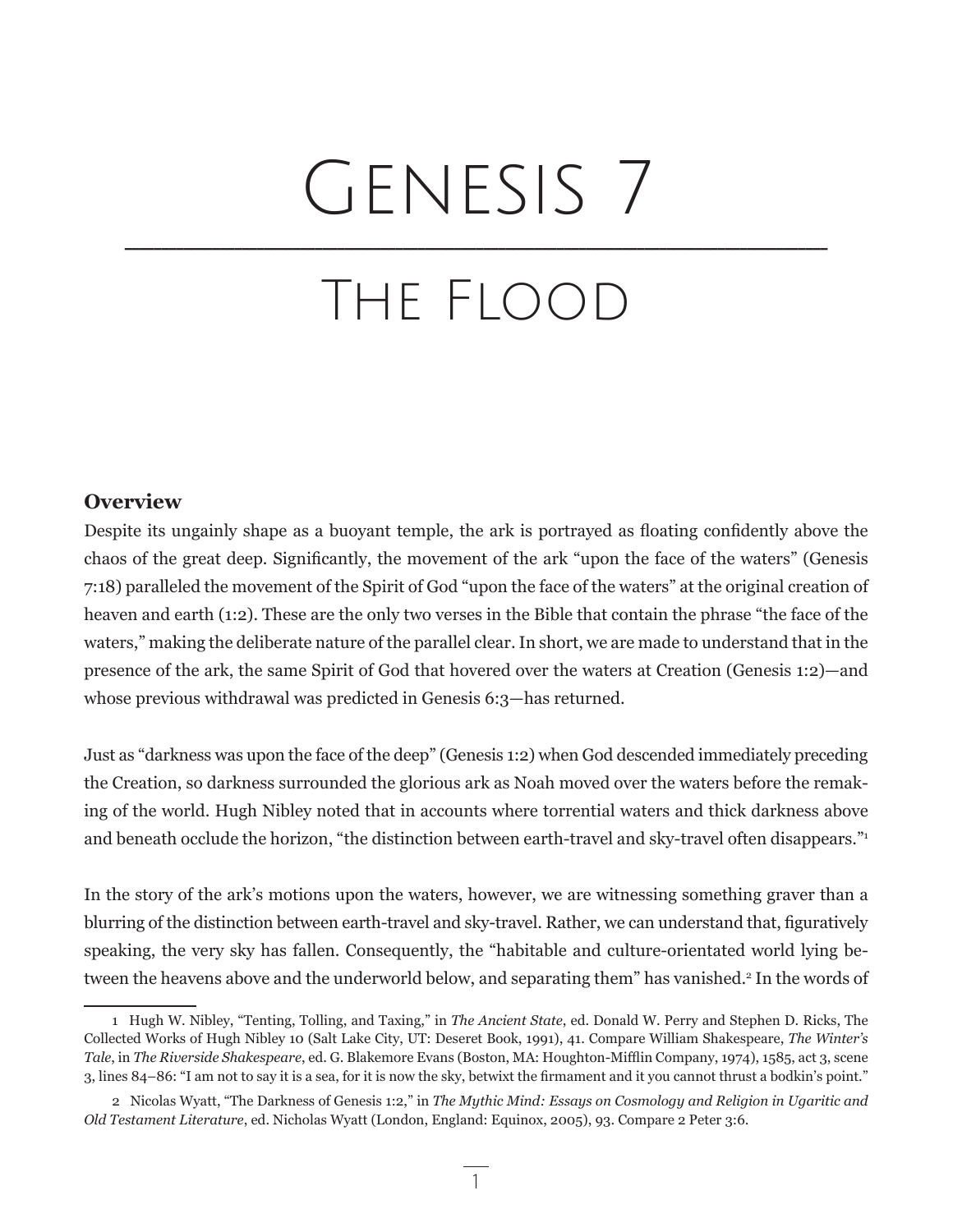1 Enoch, "heaven . . . fell down upon the earth. And when it fell upon the earth, . . . the earth was swallowed up in the great abyss."3 After that violent crash, what remained was a jumbled, watery confusion—with one exception: the motion of the ark "upon the face of the waters," like the Spirit of God at Creation, was a portent of the appearance of light and life. Within the ark, itself a "mini replica of Creation," were the last vestiges of the *original* Creation, "an alternative earth for all living creatures,"<sup>4</sup> "a colony of heaven" containing seedlings for a second "Garden of Eden"5 —that is, the nucleus of animal and plant life for a "new world." All this was hidden within a rescue vessel described in scripture as a likeness of God's own traveling pavilion, like the tabernacle (see Psalm 18; Doctrine and Covenants 121:1).

The mission of Noah and his family aboard the ark was one that few of us would envy. As Nibley put it,

If we fancy Noah riding the sunny seas high, dry, and snug in the Ark, we have not read the record—the long, hopeless struggle against entrenched mass resistance to his preaching, the deepening gloom and desperation of the years leading up to the final debacle, then the unleashed forces of nature, with the family absolutely terrified, weeping and praying "because they were at the gates of death" as the Ark was thrown about with the greatest violence by terrible winds and titanic seas. Albright's suggestion that the flood story goes back to "the tremendous floods which must have accompanied the successive retreats of the glaciers" is supported by the tradition that the family suffered terribly because of the cold and that Noah on the waters "coughed blood on account of the cold." The Jaredites had only to pass through the tail end of the vast storm cycle of Noah's day, yet for 344 days they had to cope with "mountain waves" and a wind that "did never cease to blow" (Ether 6:6, 8). Finally, Noah went forth into a world of utter desolation, as Adam did, to build his altar, call upon God, and try to make a go of it all over again, only to see some of his progeny on short order prefer Satan to God and lose all the rewards that his toil and sufferings had put in their reach.<sup>6</sup>

#### *Source*

Genesis Minute by Jeffrey M. Bradshaw

#### *Related verses*

Genesis 7

<sup>3</sup> George W. E., Nickelsburg and James C. VanderKam, *1 Enoch 1: A Commentary on the Book of 1 Enoch, Chapters 1–36; 81–108*, ed. Klaus Baltzer (Minneapolis, MN: Fortress Press, 2001), 345, 1 Enoch 83:3–4.

<sup>4</sup> Elizabeth A. Harper, "You Shall Make a Tebah. First Draft Paper Prepared as Part of Initial Research into a Doctorate on the Flood Narrative," 54, https://academia.edu/61068844/You\_Shall\_Make.

<sup>5</sup> L. Michael Morales, *The Tabernacle Pre-Figured: Cosmic Mountain Ideology in Genesis and Exodus* (Leuven, Belgium: Peeters, 2012), 163. Compare Hugh W. Nibley, "Treasures in the Heavens," in *Old Testament and Related Studies*, ed. John W. Welch, Gary P. Gillum, and Don E. Norton, The Collected Works of Hugh Nibley 1 (Salt Lake City, UT: Deseret Book, 1986), 185, where he uses Mandaean and Gnostic sources describing the process of creating new worlds through a "colonizing process called 'planting.'"

<sup>6</sup> Hugh W. Nibley, *Abraham in Egypt*, ed. Gary P. Gillum, The Collected Works of Hugh Nibley 14 (Salt Lake City, UT: Deseret Book, 2000), 164–165.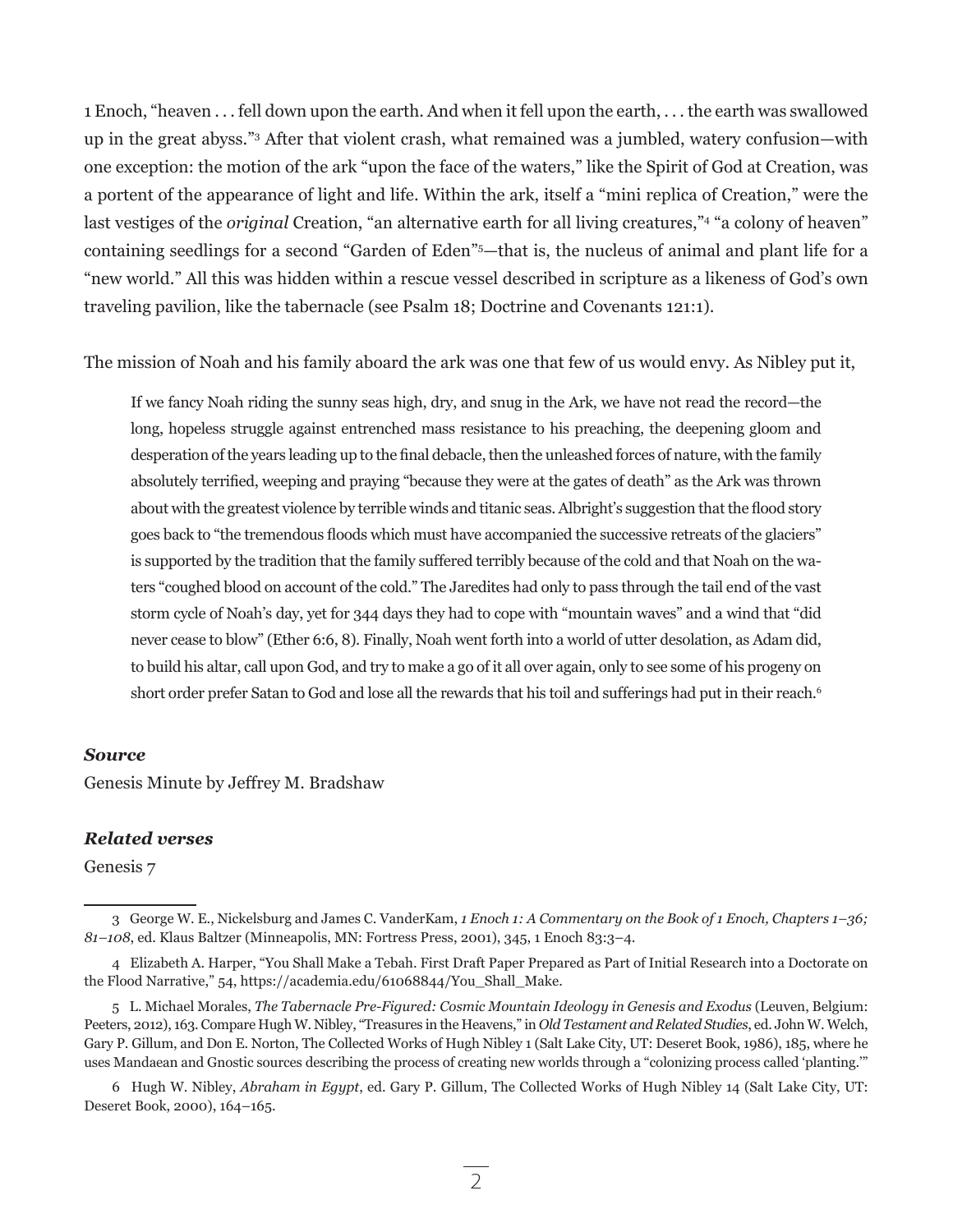## **Genesis 7:1–10. Noah Brings the Animals and Enters the Ark**

*7:2. "thou shalt take to thee by sevens."* Earlier, Noah had been told to take pairs of animals aboard with no reference to their being clean or not clean (6:19–20). Bible scholar Victor Hamilton argued that this verse is part of a "final and more detailed set of instructions," not an inconsistency caused by an awkward integration of textual sources. Hamilton added, "Specifically the animal population is to consist of seven pairs of clean and one pair of unclean."<sup>7</sup> It is likely—especially in view of the centrality of covenant relationships in Genesis<sup>8</sup>—that this instruction was given (and recorded) so that Noah would be able to offer clean animals as sacrifices.

*7:3.* "*to keep seed alive."* The Hebrew term for *seed* "means both semen and the offspring that is its product. It is a very concrete way of conceiving propagation and the survival of a line."9

*7:6.* "*Noah was six hundred years old."* Hamilton commented, "That Noah was six hundred years old when the Flood began tells us that his sons, or at least one of them, would be one hundred years old (5:32). Apparently, Noah fathered no additional children after the Flood, although he still had about one third of his life left (9:28–29). In the post-Flood covenant Noah receives abundant promises from God, but more progeny is not among those promises."10

#### *Source*

Genesis Minute by Jeffrey M. Bradshaw

## *Related verses*

Genesis 7:1–10

## **Genesis 7:11–16. The Flood Begins**

*7:11.* "*fountains of the great deep . . . windows of heaven*." The waters of the Flood were seen as originating from both above and below. Significantly, Malachi 3:10 plays on the meaning of this phrase in recording God's invitation to pay tithing and then to see how He will open the "windows of heaven," as in the time of Noah, with a flood of blessings.

<sup>7</sup> Victor P. Hamilton, *The Book of Genesis: Chapters 1–17* (Grand Rapids, MI: Eerdmans, 1990), 287.

<sup>8</sup> John H. Sailhamer, "Genesis," in *The Expositor's Bible Commentary*, ed. Frank E. Gaebelein (Grand Rapids, MI: Zondervan, 1990), 85.

<sup>9</sup> Robert Alter, *The Five Books of Moses: A Translation with Commentary* (New York, NY: W. W. Norton, 2004), 43n3.

<sup>10</sup> Hamilton, *Genesis 1–17*, 288.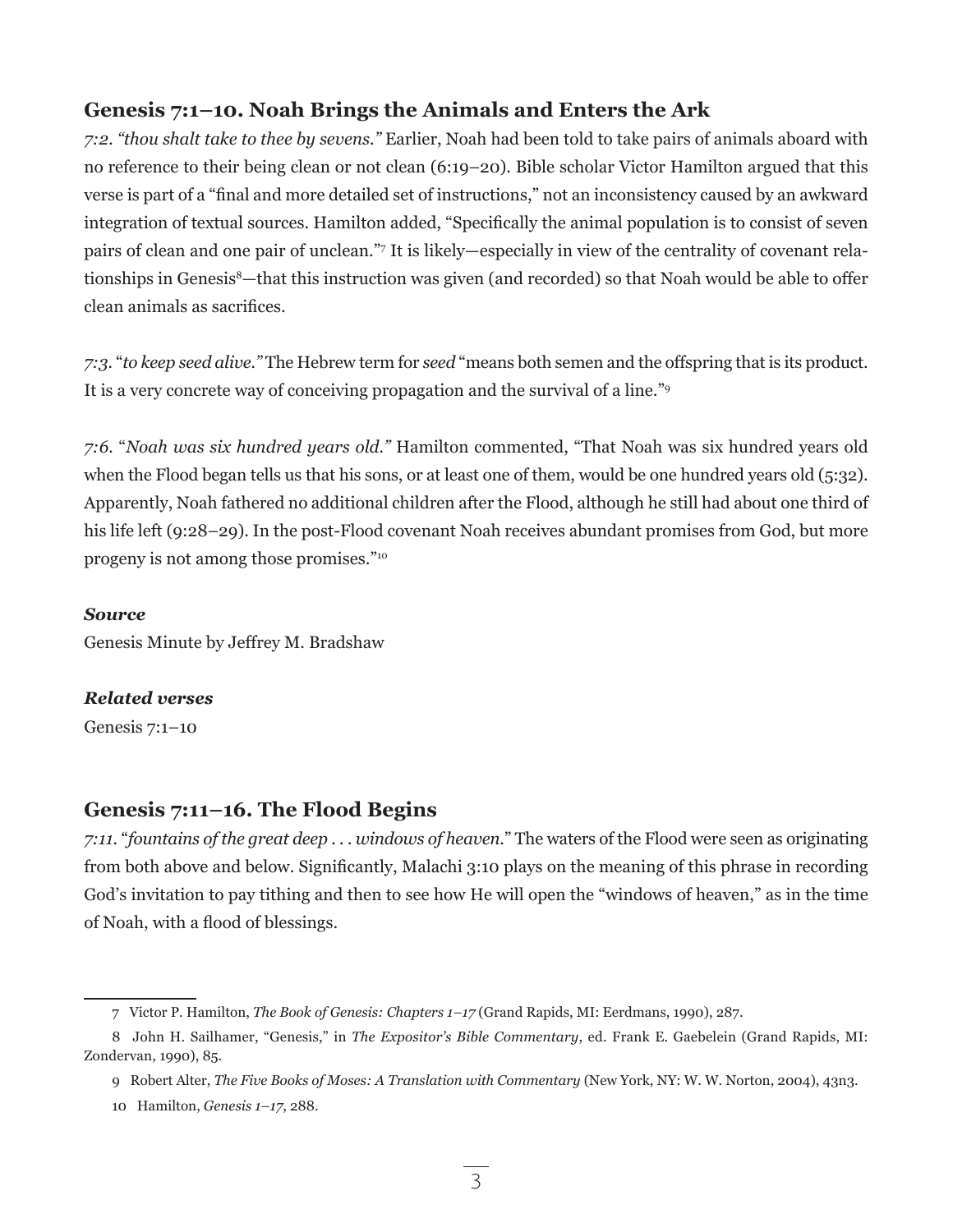*7:14.* "*every bird of every sort."* Literally translated, this is "birds of every type of wing."<sup>11</sup> This seemingly superfluous detail was added, according to the rabbi Rashi, to make sure grasshoppers were included.<sup>12</sup> No creature could be forgotten.

*7:16.* "*the Lord shut him in."* In the *Epic of Gilgamesh* and the *Epic of Atrahasis*, it is the flood hero who shuts his own door.<sup>13</sup> Contrastingly, the biblical phrase points to "the divine director behind the operation."<sup>14</sup>

## *Source*

Genesis Minute by Jeffrey M. Bradshaw

## *Related verses*

Genesis 7:11–16

## **Genesis 7:17–24. The Waters Prevail and All Life Perishes**

*7:17.* "*the flood was forty days upon the earth."* This phrase describes the first heavy phase of the deluge. "The absence of any personal names [in the verses that follow] apart from a parenthetic mention of Noah in v. 23, enhances the atmosphere of desolation."15

*7:17.* "*the waters increased."* Literally translated, this is "the waters multiplied." Old Testament scholar Gordon Wenham called this phrase "a baleful echo of the injunction given to the first creatures to be fruitful and multiply [Moses 2:22, 28]. As if to reinforce this echo, the word appears again in v. 18."<sup>16</sup>

*7:18.* "*the waters prevailed."* This is a notice that the flood has increased one" stage further. The waters do not merely multiply greatly; they triumph."<sup>17</sup>

- 15 Gordon J. Wenham, *Genesis 1–15*, Word Biblical Commentary 1 (Waco, TX: Word Books,1987), 182.
- 16 Wenham, *Genesis 1–15*, 182.
- 17 Wenham, *Genesis 1–15*, 182.

<sup>11</sup> A. J. Rosenberg, *Genesis: A New English Translation (Mikrato Gedolot)*, 5 vols. (New York, NY: Judaica Press, 1993), 1:105–106n7:14.

<sup>12</sup> Yisrael Isser Zvi Herczeg, trans., *The Torah with Rashi's Commentary Translated, Annotated, and Elucidated*, vol. 1, *Beresheis/Genesis* (New York, NY: Mesorah Publications, 1995), 76n7:14.

<sup>13</sup> See Stephanie Dalley, "Atrahasis," in *Myths from Mesopotamia: Creation, the Flood, Gilgamesh, and Others*, ed. Stephanie Dalley (Oxford, England: Oxford University Press, 2000), 31, tablet III, column ii, line number uncertain; Andrew George, trans., *The Epic of Gilgamesh* (London, England: Penguin, 2003), 91, tablet XI, lines 89, 94.

<sup>14</sup> Gordon J. Wenham, *Genesis 1–15*, Word Biblical Commentary 1 (Waco, TX: Word Books, 1987), 182.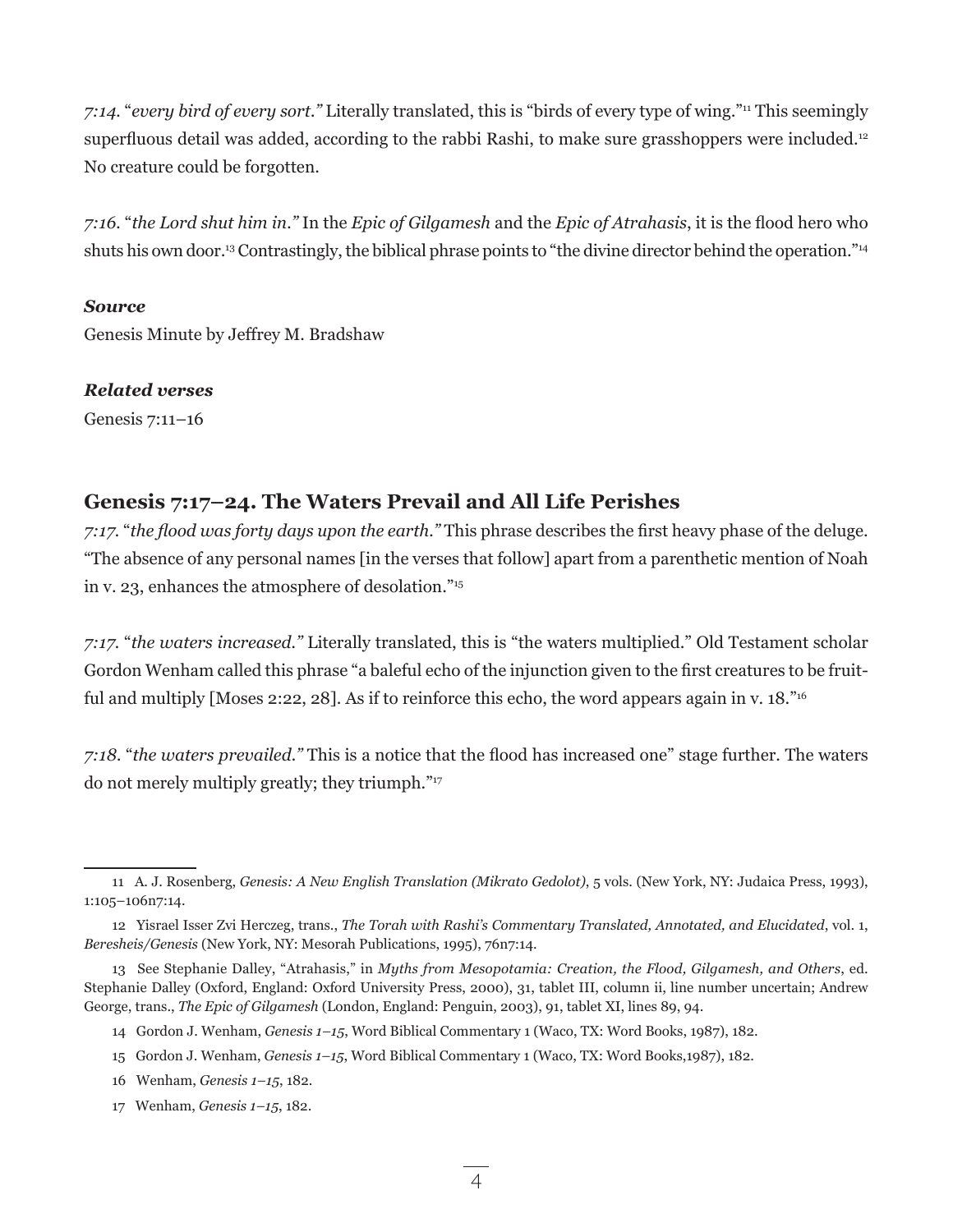*7:18.* "*went upon the face of the waters."* Nahum Sarna translated this as "drifted upon the waters."<sup>18</sup> The biblical account makes it clear that the ark "was not shaped like a ship and it had no oars," "accentuating the fact that Noah's deliverance was not dependent on navigating skills, [but rather happened] entirely by God's will"<sup>19</sup> since its movement was solely determined by "the thrust of the water and wind."<sup>20</sup>

*7:19.* "*all the high hills, that were under the whole heaven, were covered."* Christian scholar Walter Bradley explained:

The fundamental question is whether the Noachian flood was global or local. The terminology used in Genesis 6–9 seems to favor a global flood. . . . [However,] the use of such biblical language in other stories may help us to understand the intention here. In Genesis 41:56, we are told, "The famine was spread over all the face of the earth." We normally interpret this famine as devastating the lands of the ancient Near East around Egypt and do not assume that American Indians and Australian Aborigines came to buy grain from Joseph. 1 Kings 10:24 states that "the whole world sought audience with Solomon to hear the wisdom God had put in his heart." Surely Inca Indians from South America or Maoris from New Zealand had not heard of Solomon and sought his audience.

The Hebrew word *eretz* used in Genesis 7:19 is usually translated "earth" or "world" but does not generally refer to the entire planet. Depending on the context, it is often translated "country" or "land" to make this clear. References to the entire planet are found in Genesis 1:1; 2:1; and 14:22, for example. However, more typical references might be Genesis 1:10; 2:11; or 2:13, where *eretz* is translated "land." In Genesis 12:1, Abram was told to leave his *eretz*. He was obviously not told to leave the planet but rather to leave his country. . . . A final helpful comparison to obtain a proper interpretation of Genesis 7:19 involves Deuteronomy 2:25, which talks about all the nations "under the heavens" being fearful of the Israelites. Obviously, all nations "under the heavens" was not intended to mean all on planet Earth.<sup>21</sup>

Thus the verse does not oblige us to accept that the Flood was global.

*7:23.* "*they were destroyed from the earth: and Noah only remained alive."* "Life did not simply die. It was wiped out. The threats of 6:7 and 7:15 were fulfilled. Only Noah and those with him in the Ark survived. The contrast between those wiped out *mhh* and Noah *nh* is deliberately highlighted by using the

<sup>18</sup> Nahum M. Sarna, *Genesis: The Traditional Hebrew Text with the New JPS Translation Commentary*, The JPS Torah Commentary, ed. Nahum M. Sarna and Chaim Potok (Philadelphia, PA: Jewish Publication Society, 1989), 55.

<sup>19</sup> Meir Zlotowitz, *Bereishis/Genesis: A New Translation with a Commentary Anthologized from Talmudic, Midrashic, and Rabbinic Sources*, 2nd ed., 2 vols. (New York, NY: Mesorah Publications, 1986), 230.

<sup>20</sup> Umberto Cassuto, *A Commentary on the Book of Genesis,* vol. 2, *From Noah to Abraham*, trans. Israel Abrahams (Jerusalem, Israel: Magnes Press, 1998), 60.

<sup>21</sup> Walter Bradley, "Why I Believe the Bible Is Scientifically Reliable," in *Why I Am a Christian: Leading Thinkers Explain Why They Believe*, ed. Norman L. Geisler and Paul K. Hoffman (Grand Rapids, MI: Baker Books, 2001), 177–178.